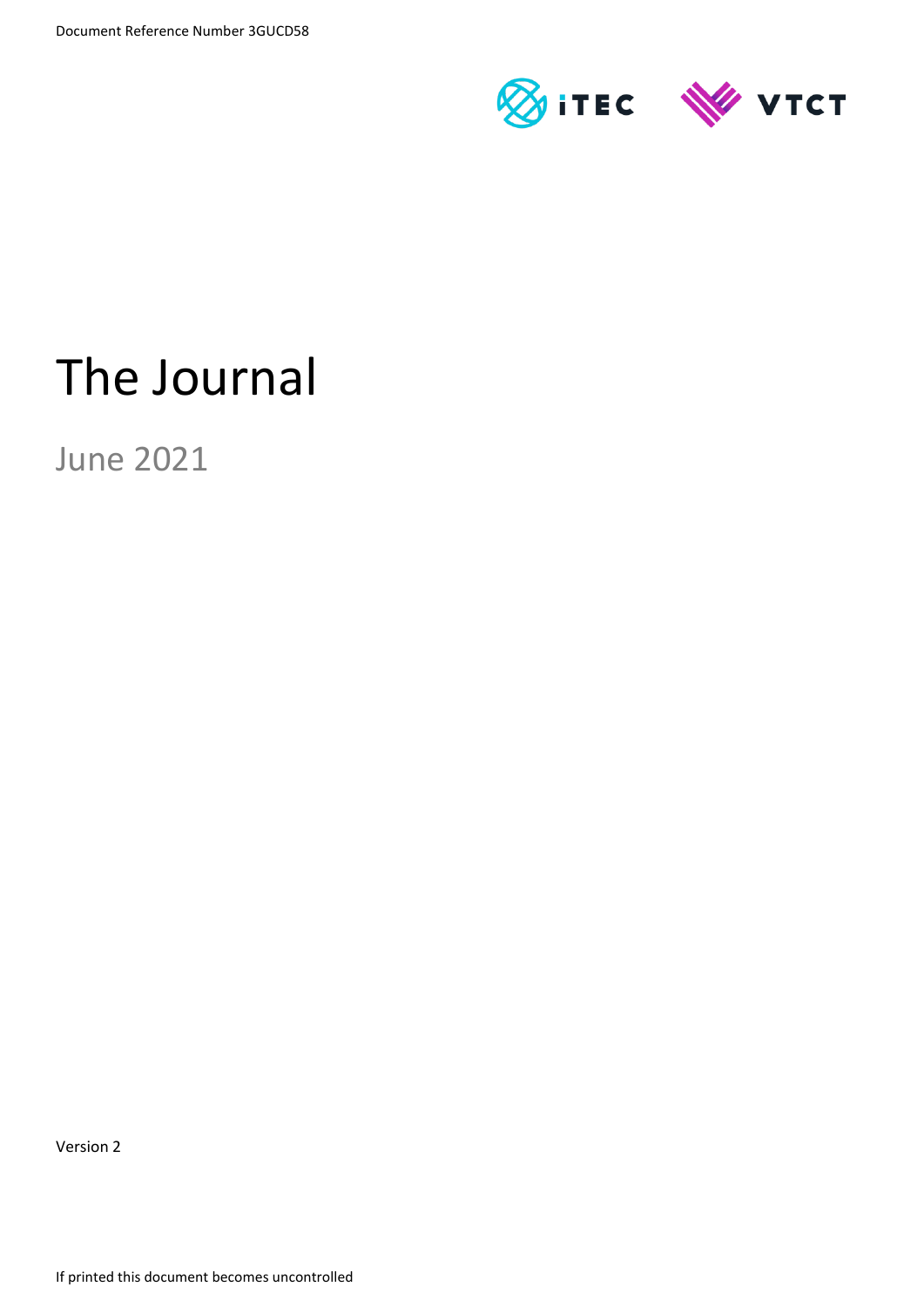

**Contents**

| . . | me<br>,,,,, |  |
|-----|-------------|--|
|     |             |  |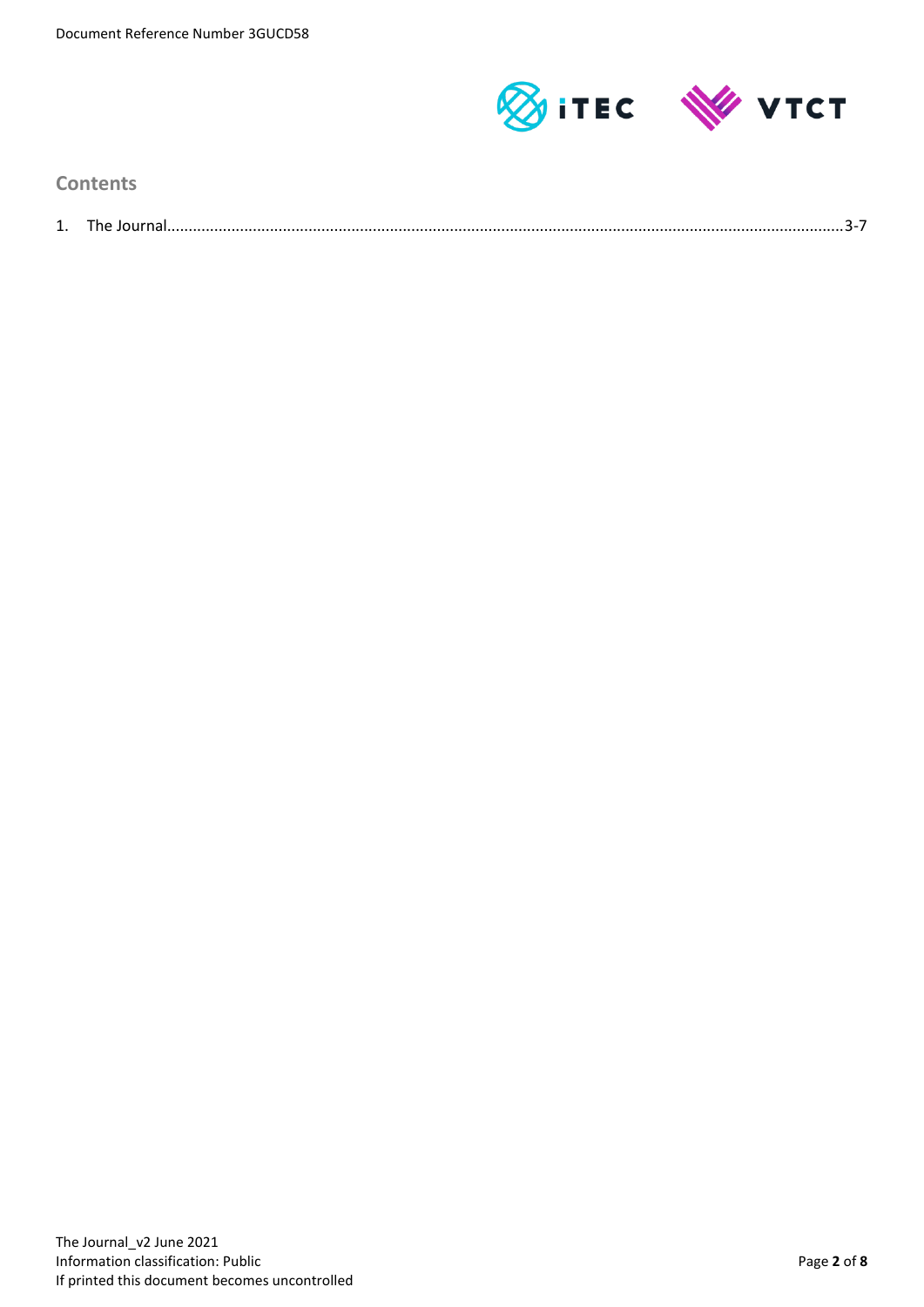

# **1. The Journal**

1) The Journal is used to make group posts. Group posts will go to all learners within a group.

| <b>ManageAssess</b>                            |                                                         | Journal<br>Home <sup>[]</sup> | <b>Components</b> | Overview         | Files<br><b>Groups</b> | <b>Users</b>            |                                            | Jon Assessor &<br>(Teacher)<br>Log out <sup>(+)</sup> |
|------------------------------------------------|---------------------------------------------------------|-------------------------------|-------------------|------------------|------------------------|-------------------------|--------------------------------------------|-------------------------------------------------------|
| ≡<br>Menu                                      |                                                         |                               |                   |                  |                        |                         |                                            |                                                       |
|                                                | Level 2 NVQ Diploma in Beauty Therapy General           |                               |                   |                  |                        |                         |                                            |                                                       |
| Component Breakdown                            |                                                         |                               |                   |                  |                        |                         |                                            |                                                       |
|                                                | Open (17) Awaiting Marking (0)<br>Marked (0)            |                               |                   |                  |                        |                         |                                            |                                                       |
|                                                | Individual Student Progress                             |                               |                   |                  |                        |                         | Showing: most complete least complete      |                                                       |
| Student                                        | Qualification                                           |                               | Unit count        | Overall progress | Components<br>to mark  | Components<br>completed | Components<br>overdue                      | Actions                                               |
| Jon Learner2                                   | Level 2 NVQ Diploma in Beauty Therapy General           |                               | 9/10              |                  | $\theta$               | 0/9                     | 0/9                                        | Upload an<br>View Prog                                |
| Jon Learner                                    | Level 2 NVQ Diploma in Beauty Therapy General 8 / 10    |                               |                   |                  | $\circ$                | 0/8                     | 0/8                                        | Upload an<br>View Prog                                |
| view more                                      |                                                         |                               |                   |                  |                        |                         |                                            |                                                       |
| <b>Latest Activity</b>                         |                                                         |                               |                   |                  |                        |                         | Showing: My Activity NewsFeed Show:        | $10$ $\div$                                           |
| a.                                             | You created a journal post on 13th Sep (3 minutes ago). |                               |                   |                  |                        |                         |                                            |                                                       |
| Work due<br>https://manage.dabdev.net/journal/ |                                                         |                               |                   |                  |                        |                         | <b>印</b> 0 files<br><b>QC</b> 0 Components |                                                       |

2) Any previous posts will be displayed.

To make a post, select Add New Entry.

| ManageAssess                                 | Home | <b>Journal</b> | Components Overview Files Groups Users |  |  | Jon Assessor &<br>(Teacher)<br>Log out <sup>(b)</sup> |
|----------------------------------------------|------|----------------|----------------------------------------|--|--|-------------------------------------------------------|
| $\equiv$<br>Menu<br><b>Group Journal</b>     |      |                |                                        |  |  |                                                       |
| Group Journal                                |      |                |                                        |  |  | Add New Entry                                         |
| Work due (updated 0 days ago)                |      |                |                                        |  |  |                                                       |
| Edit<br><b>Hi All</b>                        |      |                |                                        |  |  | $Q\eta$ o mes<br><b>Components</b>                    |
| Read More                                    |      |                |                                        |  |  |                                                       |
|                                              |      |                |                                        |  |  |                                                       |
| DigitalAssess                                |      |                |                                        |  |  | Terms and conditions © DigitalAssess 2017             |
|                                              |      |                |                                        |  |  |                                                       |
|                                              |      |                |                                        |  |  |                                                       |
|                                              |      |                |                                        |  |  |                                                       |
| https://manage.dabdev.net/journal/add-entry/ |      |                |                                        |  |  |                                                       |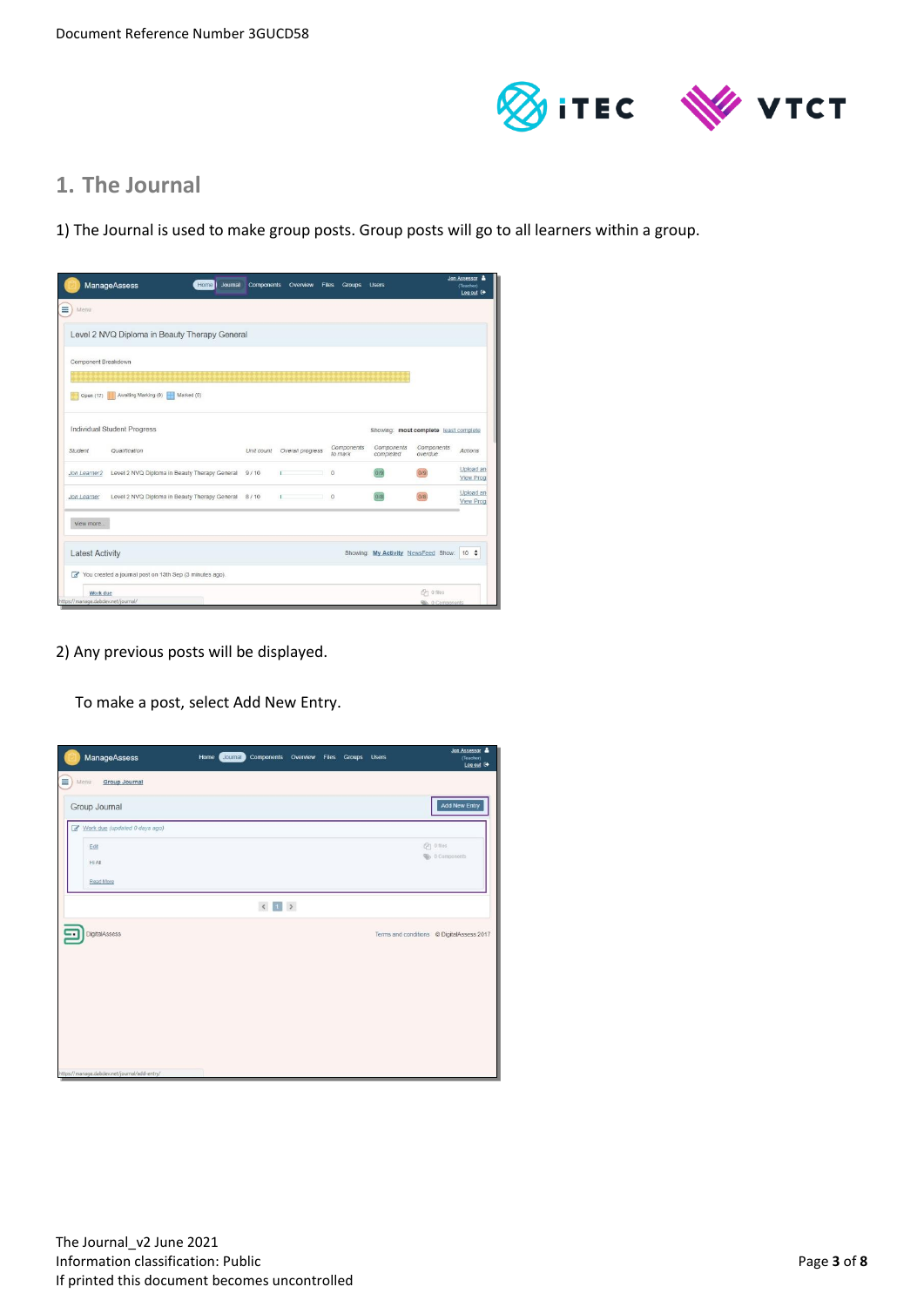

3) Select the group you want to post to.

| ManageAssess                                   | Home <b>(Journal</b> ) Components Overview Files Groups Users |   |                                                                                          | Jon Assessor &<br>(Teacher)<br>Log out <sup>(*)</sup> |
|------------------------------------------------|---------------------------------------------------------------|---|------------------------------------------------------------------------------------------|-------------------------------------------------------|
| Menu<br>Group Journal                          |                                                               |   |                                                                                          |                                                       |
| Add Post<br>by Jon Assessor (jsnvqvrqassessor) |                                                               |   |                                                                                          | Back to Journal                                       |
| Group                                          |                                                               | ÷ | <b>Related Files</b><br>No files added to this post.<br>upload new   manage tagged files |                                                       |
| Post Title<br>Post Title                       |                                                               |   |                                                                                          |                                                       |
| Post Content<br>Bold Italic Underline          |                                                               |   |                                                                                          |                                                       |
|                                                |                                                               |   |                                                                                          |                                                       |
|                                                |                                                               |   |                                                                                          |                                                       |
|                                                |                                                               |   |                                                                                          |                                                       |
|                                                |                                                               |   |                                                                                          |                                                       |
|                                                |                                                               |   |                                                                                          |                                                       |
|                                                |                                                               |   |                                                                                          |                                                       |

4) Give the post a title.

| <b>ManageAssess</b>                                   | Home (Journal) | Components Overview Files Groups Users |   |                                  | Jon Assessor &<br>(Teacher)<br>Log out <sup>(*)</sup> |
|-------------------------------------------------------|----------------|----------------------------------------|---|----------------------------------|-------------------------------------------------------|
| ≡<br>Group Journal<br>Menu                            |                |                                        |   |                                  |                                                       |
| <b>Add Post</b><br>by Jon Assessor (Jsnvqvrqassessor) |                |                                        |   |                                  | Back to Journal                                       |
| Group                                                 |                |                                        |   | <b>Related Files</b>             |                                                       |
| September cohort                                      |                |                                        | ÷ | No files added to this post.     |                                                       |
| Post Title                                            |                |                                        |   | upload new   manage tagged files |                                                       |
| Post Title                                            |                |                                        |   |                                  |                                                       |
| Post Content                                          |                |                                        |   |                                  |                                                       |
| Bold Italic Underline                                 |                |                                        |   |                                  |                                                       |
|                                                       |                |                                        |   |                                  |                                                       |
|                                                       |                |                                        |   |                                  |                                                       |
|                                                       |                |                                        |   |                                  |                                                       |
|                                                       |                |                                        |   |                                  |                                                       |
|                                                       |                |                                        |   |                                  |                                                       |
|                                                       |                |                                        |   |                                  |                                                       |
|                                                       |                |                                        |   |                                  |                                                       |
|                                                       |                |                                        |   |                                  |                                                       |
|                                                       |                |                                        |   |                                  |                                                       |
|                                                       |                |                                        |   |                                  |                                                       |
|                                                       |                |                                        |   |                                  |                                                       |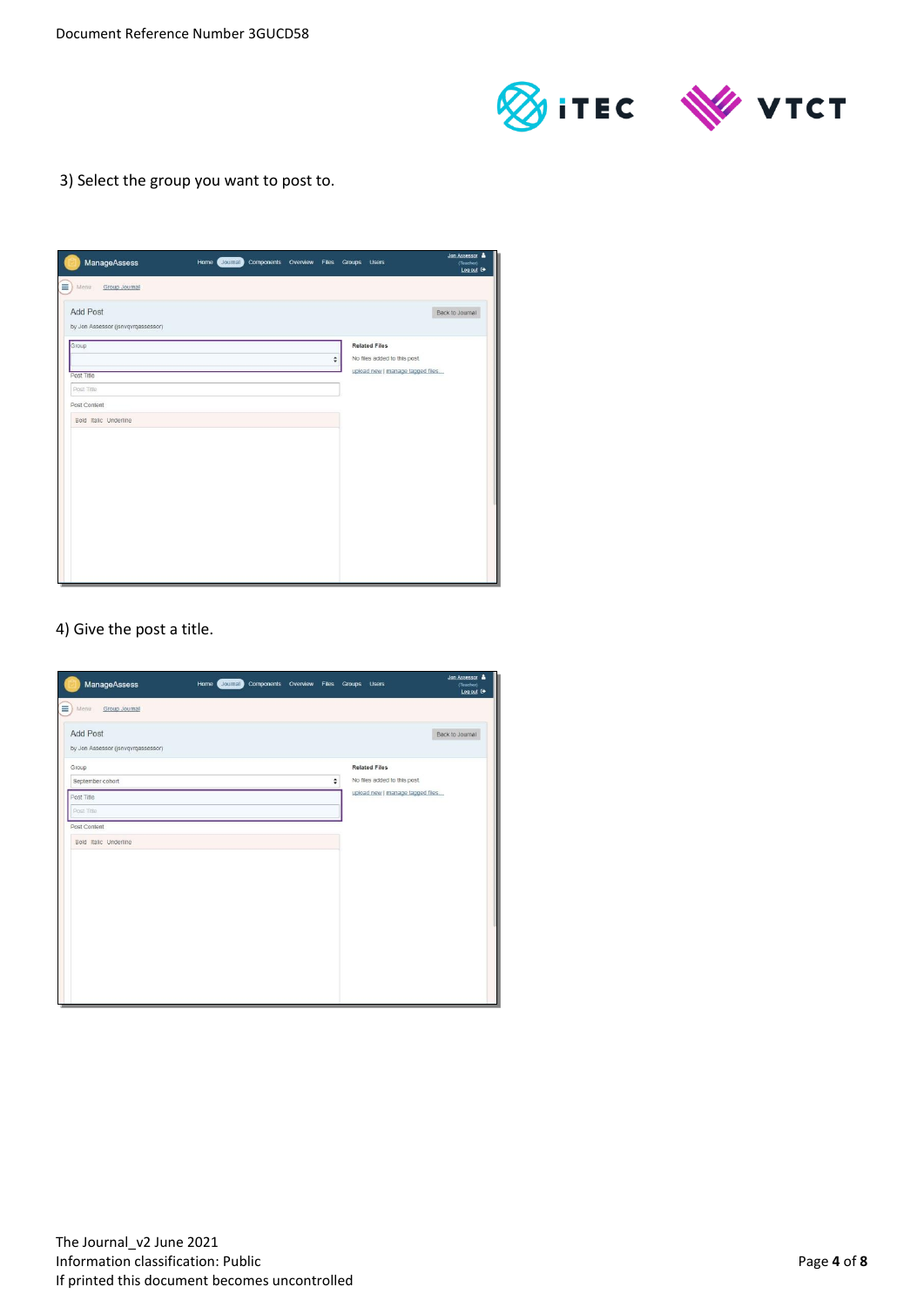

## 5) Enter the post content.

| ManageAssess                                   | Home (Journal) |  |   | Components Overview Files Groups Users | Jon Assessor &<br>(Teacher)<br>Log out $\Theta$ |
|------------------------------------------------|----------------|--|---|----------------------------------------|-------------------------------------------------|
| Ξ<br>Group Journal<br>Menu                     |                |  |   |                                        |                                                 |
| Add Post<br>by Jon Assessor (jsnvqvrqassessor) |                |  |   |                                        | Back to Journal                                 |
| Group                                          |                |  |   | <b>Related Files</b>                   |                                                 |
| September cohort                               |                |  | ÷ |                                        | No files added to this post.                    |
| Post Title                                     |                |  |   |                                        | upload new   manage tagged files                |
| Remember your models                           |                |  |   |                                        |                                                 |
| Post Content                                   |                |  |   |                                        |                                                 |
| Bold Italic Underline                          |                |  |   |                                        |                                                 |
|                                                |                |  |   |                                        |                                                 |
|                                                |                |  |   |                                        |                                                 |
|                                                |                |  |   |                                        |                                                 |
|                                                |                |  |   |                                        |                                                 |
|                                                |                |  |   |                                        |                                                 |
|                                                |                |  |   |                                        |                                                 |
|                                                |                |  |   |                                        |                                                 |
|                                                |                |  |   |                                        |                                                 |
|                                                |                |  |   |                                        |                                                 |
|                                                |                |  |   |                                        |                                                 |
|                                                |                |  |   |                                        |                                                 |

6) You can also attach a file to the post. This is useful if say you want to share a document with the whole group.

| ManageAssess                                                                | Home (Journal) | Components Overview Files |   | Groups Users |                                   | Jon Assessor &<br>(Teacher)<br>Log out <sup>(*)</sup> |
|-----------------------------------------------------------------------------|----------------|---------------------------|---|--------------|-----------------------------------|-------------------------------------------------------|
| ≡<br>Group Journal<br>Menu                                                  |                |                           |   |              |                                   |                                                       |
| <b>Add Post</b><br>by Jon Assessor (jsnvqvrqassessor)                       |                |                           |   |              |                                   | Back to Journal                                       |
| Group                                                                       |                |                           |   |              | <b>Related Files</b>              |                                                       |
| September cohort                                                            |                |                           | ÷ |              | No files added to this post.      |                                                       |
| Post Title                                                                  |                |                           |   |              | upload new   manage tagged files. |                                                       |
| Remember your models                                                        |                |                           |   |              |                                   |                                                       |
| Post Content                                                                |                |                           |   |              |                                   |                                                       |
| Bold Italic Underline                                                       |                |                           |   |              |                                   |                                                       |
| Hi All, please remember to bring your models with you next week, thanks. :) |                |                           |   |              |                                   |                                                       |
|                                                                             |                |                           |   |              |                                   |                                                       |
|                                                                             |                |                           |   |              |                                   |                                                       |
|                                                                             |                |                           |   |              |                                   |                                                       |
|                                                                             |                |                           |   |              |                                   |                                                       |
|                                                                             |                |                           |   |              |                                   |                                                       |
|                                                                             |                |                           |   |              |                                   |                                                       |
|                                                                             |                |                           |   |              |                                   |                                                       |
|                                                                             |                |                           |   |              |                                   |                                                       |
|                                                                             |                |                           |   |              |                                   |                                                       |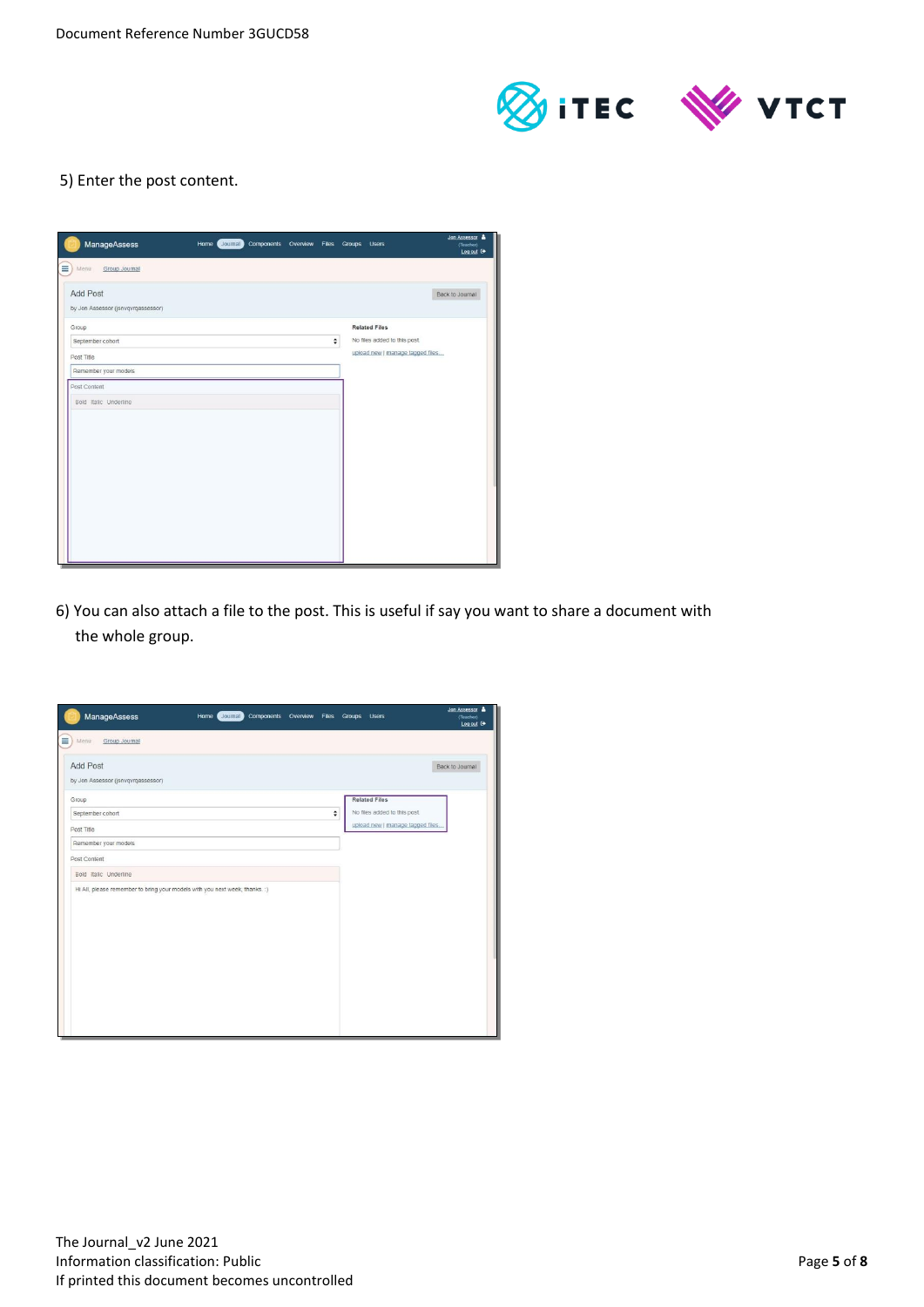

7) Once you have finished creating the post, select Add Post.

| ManageAssess                                                                            | Home (Journal) | Components Overview Files Groups Users |  | Jon Assessor &<br>(Teacher)<br>Log out <sup>(*)</sup> |
|-----------------------------------------------------------------------------------------|----------------|----------------------------------------|--|-------------------------------------------------------|
| $\equiv$ Remember your models                                                           |                |                                        |  |                                                       |
| Post Content                                                                            |                |                                        |  |                                                       |
| Bold Italic Underline                                                                   |                |                                        |  |                                                       |
| Hi All, please remember to bring your models with you next week, thanks. :)<br>Add Post |                |                                        |  |                                                       |
| DigitalAssess                                                                           |                |                                        |  | Terms and conditions © DigitalAssess 2017             |

| ManageAssess                                                                                                  | Home Journal | Components | Overview Files | <b>Groups</b> | <b>Users</b>                              | Jon Assessor &<br>(Teacher)<br>Log out <sup>(b)</sup> |  |
|---------------------------------------------------------------------------------------------------------------|--------------|------------|----------------|---------------|-------------------------------------------|-------------------------------------------------------|--|
| ≡<br>Menu<br>Group Journal                                                                                    |              |            |                |               |                                           |                                                       |  |
| Remember your models<br>by Jon Assessor - created Thu 13th Sep 2018 - last updated Thu 13th Sep 2018 at 13:52 |              |            |                |               |                                           | Back to Journal<br>Edit                               |  |
| Journal entry created!                                                                                        |              |            |                |               |                                           |                                                       |  |
| Hi All, please remember to bring your models with you next week, thanks. : )                                  |              |            |                |               | <b>Related Files</b>                      |                                                       |  |
|                                                                                                               |              |            |                |               | No files added to this post.              |                                                       |  |
|                                                                                                               |              |            |                |               | upload new   manage tagged files          |                                                       |  |
| <b>Comments</b>                                                                                               |              |            |                |               |                                           |                                                       |  |
| No comments                                                                                                   |              |            |                |               |                                           |                                                       |  |
| New comment                                                                                                   |              |            |                |               |                                           |                                                       |  |
| DigitalAssess                                                                                                 |              |            |                |               | Terms and conditions © DigitalAssess 2017 |                                                       |  |
|                                                                                                               |              |            |                |               |                                           |                                                       |  |
|                                                                                                               |              |            |                |               |                                           |                                                       |  |
|                                                                                                               |              |            |                |               |                                           |                                                       |  |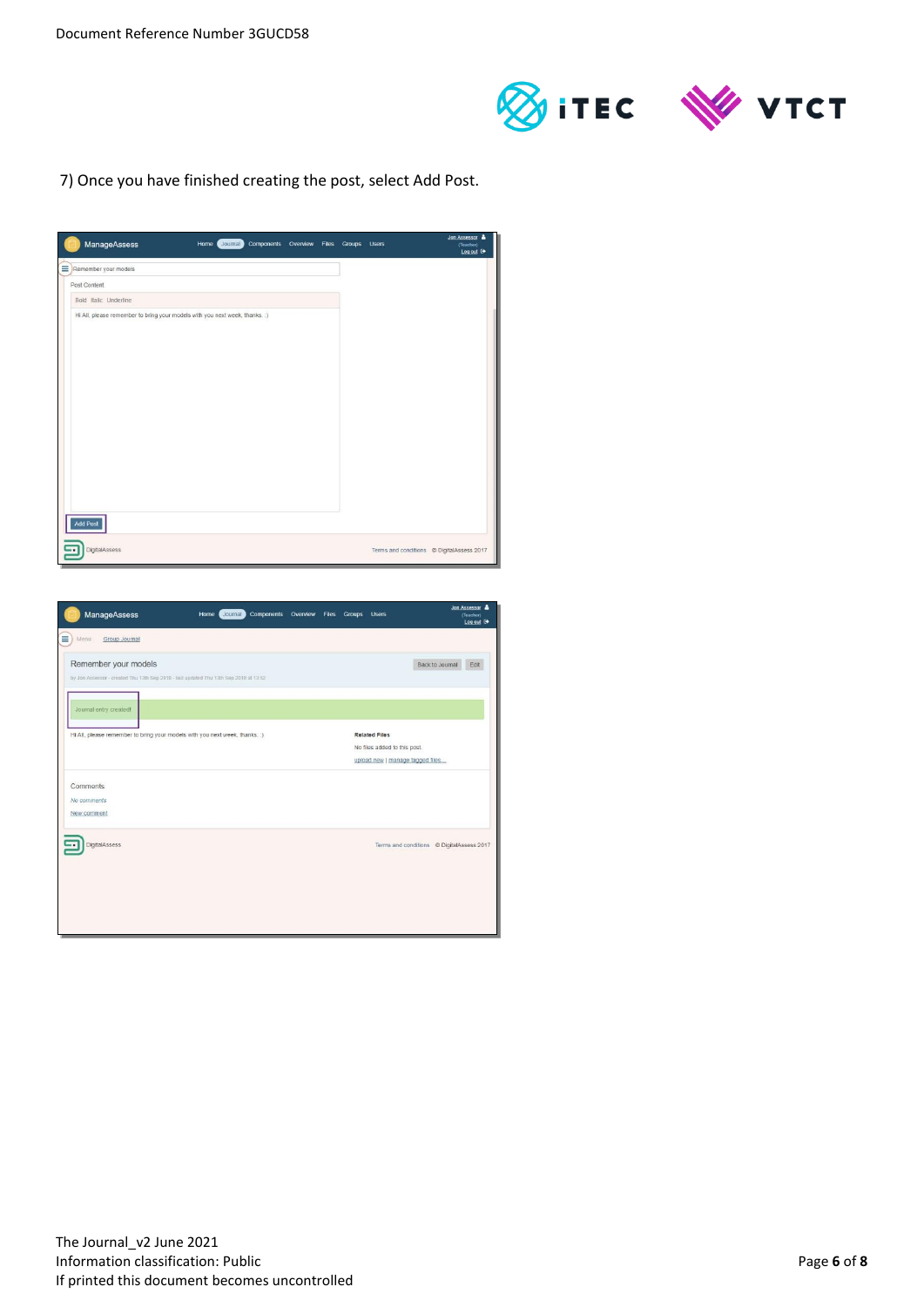

8) Learners will see your posts within their Latest Activity, NewsFeed or within their Journal, Group Journal.

| <b>ManageAssess</b><br>Journal<br><b>Components</b><br>Home                              | Files Groups |                                     |             | Jon Learner<br>(Student)<br>Log out <sup>(*</sup> |
|------------------------------------------------------------------------------------------|--------------|-------------------------------------|-------------|---------------------------------------------------|
| B200N3 - Provide pedicure services                                                       | due unknown  | 0 Files                             | Open        | View                                              |
| UG21G18 - Promote additional services or products to clients                             | due unknown  | 0 Files                             | Open        | View                                              |
| UG211G8 - Develop and maintain effectiveness at work                                     | due unknown  | 0 Files                             | Open        | View                                              |
| UB200B5 - Enhance the appearance of evebrows and evelashes                               | due unknown  | 0 Files                             | Open        | View                                              |
| View all Components                                                                      |              |                                     |             |                                                   |
| <b>Latest Activity</b>                                                                   |              | Showing: My Activity NewsFeed Show: |             | $10$ $\div$                                       |
| Jon Assessor created a journal post on 13th Sep (a few seconds ago).                     |              |                                     |             |                                                   |
| Remember your models                                                                     |              |                                     | CPI 0 files |                                                   |
| Hi All, please remember to bring your models with you next week, thanks. :)              |              |                                     |             | <b>S</b> 0 Components                             |
| Jon Assessor created a journal post on 13th Sep (5 minutes ago).<br>$\overrightarrow{a}$ |              |                                     |             |                                                   |
| Work due                                                                                 |              |                                     | CPI 0 files |                                                   |
| <b>Hi All</b>                                                                            |              |                                     |             | <b>W</b> 0 Components                             |
| $\left\langle 1 \right\rangle$                                                           |              |                                     |             |                                                   |
| DigitalAssess                                                                            |              |                                     |             | Terms and conditions © DigitalAssess 2017         |

| ManageAssess                                                                             | Components Files Groups<br>Home (Journal)         | Jon Learner<br>(Student)<br>Log out <sup>(*)</sup> |
|------------------------------------------------------------------------------------------|---------------------------------------------------|----------------------------------------------------|
| Ξ<br>My Journal Group Journal<br>Menu                                                    |                                                   |                                                    |
| Group Journal                                                                            |                                                   |                                                    |
| Remember your models (updated 0 days ago)                                                |                                                   |                                                    |
| Hi All, please remember to bring your models with you next week, thanks. :)<br>Read More |                                                   | $[2] 0$ Nos<br><b>B</b> D Components               |
| Work due (updated 0 days ago)                                                            |                                                   |                                                    |
| <b>Hi All</b>                                                                            |                                                   | <b>@ 0 files</b>                                   |
| Read More                                                                                |                                                   | <b>W</b> D Components                              |
|                                                                                          | $\langle \quad \  \  \, 1 \quad \  \  \, \rangle$ |                                                    |
| DigitalAssess                                                                            |                                                   | Terms and conditions © DigitalAssess 2017          |
|                                                                                          |                                                   |                                                    |
|                                                                                          |                                                   |                                                    |
|                                                                                          |                                                   |                                                    |
|                                                                                          |                                                   |                                                    |
|                                                                                          |                                                   |                                                    |
|                                                                                          |                                                   |                                                    |
|                                                                                          |                                                   |                                                    |